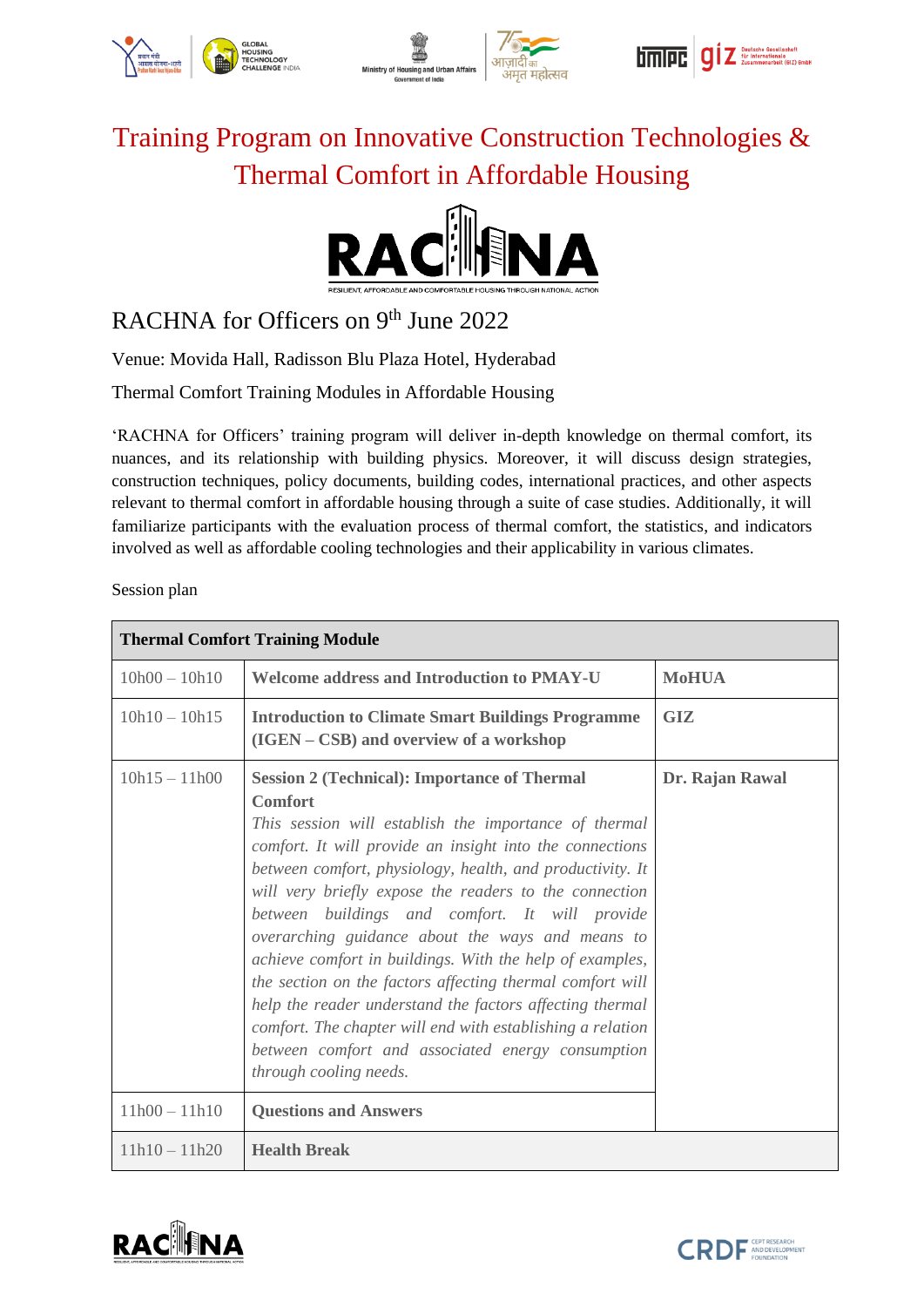







| $11h20 - 12h05$ | <b>Session 3 (Technical): Affordable Housing Passive</b><br><b>Design Strategies</b><br>This session will start with the introduction of passive<br>design and its importance. It will provide a quick overview<br>of various strategies before detailing out few strategies<br>that are important to be incorporated in affordable<br>housing. The session will provide insights into the site<br>level design decisions as well as building-level design<br>decisions. It will further provide a comparative<br>understanding of appropriate orientation, use of building<br>mass to reduce radiative heat gains in warm climates, it<br>will guide fenestration design, location, and shading<br>design appropriate for affordable housing. The use of<br>appropriate ventilation for comfort and well-being also<br>will be covered in this session. The session will also<br>provide selected case studies that have adopted best<br>practice approaches at the site and at the building level to<br>implement passive design strategies. | Dr. Rajan Rawal |
|-----------------|------------------------------------------------------------------------------------------------------------------------------------------------------------------------------------------------------------------------------------------------------------------------------------------------------------------------------------------------------------------------------------------------------------------------------------------------------------------------------------------------------------------------------------------------------------------------------------------------------------------------------------------------------------------------------------------------------------------------------------------------------------------------------------------------------------------------------------------------------------------------------------------------------------------------------------------------------------------------------------------------------------------------------------------------|-----------------|
| $12h05 - 12h15$ | <b>Questions and Answers</b>                                                                                                                                                                                                                                                                                                                                                                                                                                                                                                                                                                                                                                                                                                                                                                                                                                                                                                                                                                                                                   |                 |
| $12h15 - 13h15$ | <b>Session 4 (Technical): Building Materials and</b><br><b>Methods of Construction for Affordable Housing</b><br>This session will start with the overview of affordable<br>roofing and fenestration materials and<br>walling,<br>technologies. It will further detail the appropriateness of<br>materials and methods of the construction for housing and<br>its applicability in various housing typologies. The chapter<br>further enhances the understanding of the reader to adopt<br>materials and methods according to the climate context.<br>The focus would also be given to alternative construction<br>technologies, low embodied carbon materials, availability<br>of material locally and economics of it. The chapter will<br>also provide selected case studies that have adopted best<br>approaches at the building level with<br>practice<br>construction technologies and materials.                                                                                                                                        | Dr. Rajan Rawal |
| $13h15 - 13h30$ | <b>Questions and Answers</b>                                                                                                                                                                                                                                                                                                                                                                                                                                                                                                                                                                                                                                                                                                                                                                                                                                                                                                                                                                                                                   |                 |
| $13h30 - 14h30$ | <b>Lunch Break</b>                                                                                                                                                                                                                                                                                                                                                                                                                                                                                                                                                                                                                                                                                                                                                                                                                                                                                                                                                                                                                             |                 |
| $14h30 - 15h15$ | <b>Session 5 (Technical): Building Codes, Affordable</b><br><b>Housing and Thermal Comfort</b><br>This session will provide an understanding of the<br>provision of various thermal comfort-related clauses in<br>the National Building Code, Eco Niwas Samhita, various<br>guidelines provided by the government. It also will provide<br>insights into the implementation of policy. The reader will                                                                                                                                                                                                                                                                                                                                                                                                                                                                                                                                                                                                                                         | Dr. Rajan Rawal |